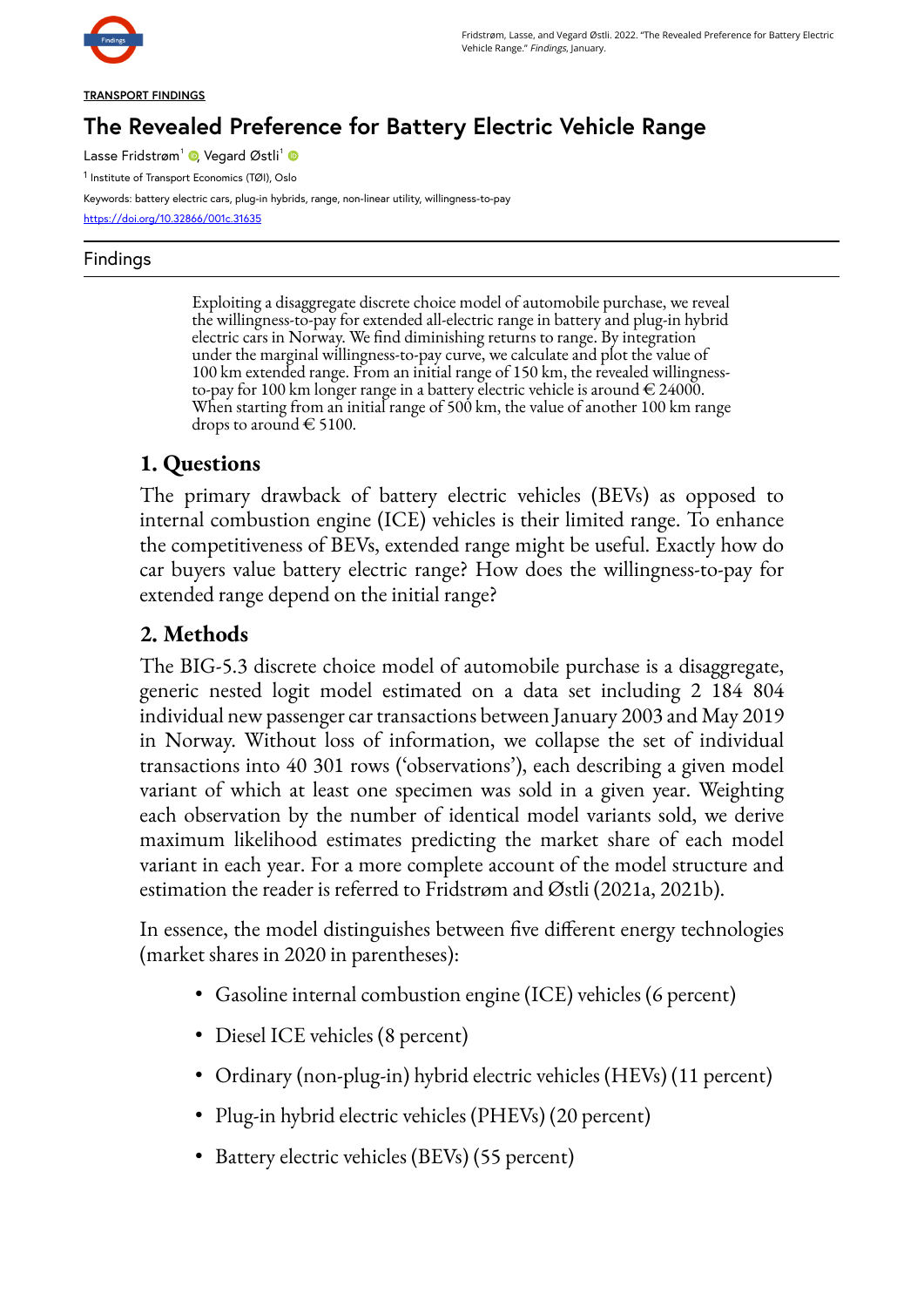Many vehicle demand models, including ours, treat the retail prices as exogenous. However, as pointed out in the seminal paper by Berry, Levinsohn, and Pakes (1995), automobile prices could be endogenous on account of unobserved product characteristics. This could bias our price coefficient towards zero.

We believe, however, to have reduced the scope for endogeneity bias by using the manufacturer's suggested retail prices, or 'list' prices, rather than the individual transaction prices negotiated between the individual customer and her car dealer, and by including a wide set of quality attributes among the explanatory factors, such as size, powertrain, ICE type approval fuel consumption and  $CO_2$  emissions per km, BEV or PHEV electric range, traction (rear-, front- or 4-wheel), number of doors and seats, transmission, body style, and make (brand).

The upper nests of the model are defined as makes, while the lower level alternatives consist of the model variants offered within each make (Østli et al. 2017). Although the differences between certain car model variants are miniscule, they are all defined as separate units in the data set. There are 21 nests in the model, one for each of the 20 most common makes, plus a residual nest including 'all other makes'. In total, the model contains 84 parameters. All 21 scale parameters characterizing the lower nests come out larger than unity, as required for consistency with random utility maximization (Ben-Akiva and Lerman 1985).

The effect of electric range on utility cannot be assumed to be linear. To investigate this, the electric ranges of BEVs and PHEVs were specified, in our generic nested logit model, as flexible form Box-Cox functions (Box and Cox 1964; Gaudry and Wills 1978):

$$
x^{(\lambda)} = \begin{cases} \frac{x^{\lambda} - 1}{\lambda} & \text{if } \lambda \neq 0 \ (x > 0) \\ \ln(x) & \text{if } \lambda = 0 (x > 0) \end{cases}
$$

The Box-Cox parameter  $\lambda$  determines the curvature of the relationship.  $\lambda = 2$ corresponds to a quadratic function,  $\lambda = 1$  to a linear one,  $\lambda = 0.5$  to a square root,  $\lambda = 0$  to a logarithmic function, and  $\lambda = -1$  to a reciprocal one. The Box-Cox function is continuous even for  $\lambda = 0$ , since

$$
\lim_{\lambda\to 0}\biggl(\frac{x^\lambda-1}{\lambda}\biggr)=\ \ln(x).
$$

Let  $U_i$  denote the partial utility of all-electric range, let  $p$  denote the vehicle's price, and let *r i* denote the all-electric range of cars with powertrain *i*. Then we can write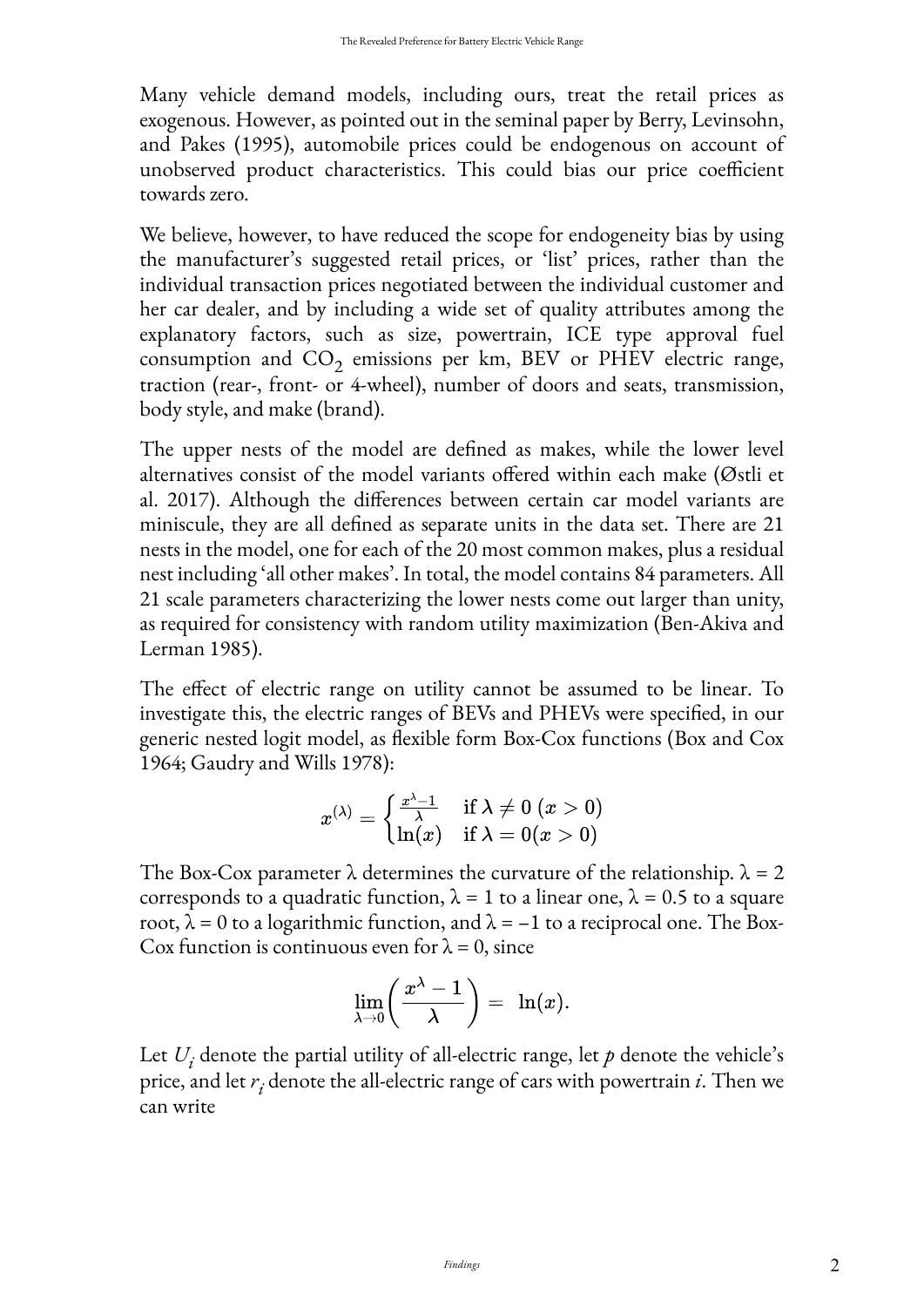<span id="page-2-0"></span>

|  | Table 1. Disaggregate, generic nested logit model of automobile purchase. Selected coefficient estimates and standard errors. |  |  |  |  |
|--|-------------------------------------------------------------------------------------------------------------------------------|--|--|--|--|
|  |                                                                                                                               |  |  |  |  |

| Variable description                                               | Variable name     | Coefficient | Standard error |
|--------------------------------------------------------------------|-------------------|-------------|----------------|
| Independent variables                                              |                   |             |                |
| Log of size in square meters (length x width)                      | <b>Size</b>       | 2.09        | 0.0123         |
| List price (100 kNOK 2019)                                         | Price             | $-0.189$    | 0.00107        |
| Net present value of energy outlay (100 kNOK 2019)                 | Energycost        | $-0.155$    | 0.00211        |
| Non-tax share of list price                                        | Resourcecostshare | 2.93        | 0.0167         |
| BEV electric range (km), Box-Cox-transformed ( $\lambda_1$ = -0.5) | <b>BEVrange</b>   | 13.3        | 0.0890         |
| PHEV electric range (km), Box-Cox-transformed ( $\lambda_2$ = 0.3) | PHEVrange         | 0.0433      | 0.00201        |
| Diesel trend (log of years since 2001)                             | Dieseltrend       | 0.257       | 0.00223        |
| General                                                            |                   |             |                |
| # of parameters                                                    | k                 | 84          |                |
| # of observation units                                             | n                 | 40 30 1     |                |
| Initial log-likelihood                                             | $L_0$             | -16 245 144 |                |
| Final log-likelihood                                               | $L_{1}$           | $-14691044$ |                |
| Goodness-of-fit measure                                            | $\rho^2$          | 0.096       |                |
|                                                                    |                   |             |                |

Source: Fridstrøm and Østli (2021a).

$$
U_i = \alpha_p p + \alpha_i r_i^{(\lambda_i)} (i=1 \text{ for } BEVs, \ 2 \text{ for } PHEVs)\\ = \begin{cases} \alpha_p p + \alpha_i (r_i^{\lambda_i}-1)/\lambda_i & \text{if } \lambda_i \neq 0 \\ \alpha_p p + \alpha_i \ln(r_i) & \text{if } \lambda_i = 0 \end{cases} \tag{1}
$$

where  $\alpha_p < 0$  and  $\alpha_i > 0$  are slope coefficients, while  $\lambda_1$  and  $\lambda_2$  are Box-Cox (curvature) parameters.

The marginal willingness-to-pay for extended electric range can be computed as

$$
-\frac{\frac{\partial U_i}{\partial r_i}}{\frac{\partial U_i}{\partial n}} = -\frac{\alpha_i}{\alpha_p} r_i^{\lambda_i - 1}.
$$
 (2)

The willingness-to-pay for larger improvements in range – from, say,  $s_0$  to  $s_1$  – can be computed as the integral under the curve (2):

$$
W_0^1 = -\int_{s_0}^{s_1} \frac{\alpha_i}{\alpha_p} r_i^{\lambda_i - 1} dr_i
$$
  
= 
$$
-\frac{\alpha_i}{\lambda_i \alpha_p} \left[ s_1^{\lambda_i} - s_0^{\lambda_i} \right] (i = BEV, PHEV)
$$
 (3)

### **3. Findings**

Selected results from the maximum likelihood estimation of our generic nested logit model are shown in [Table 1.](#page-2-0)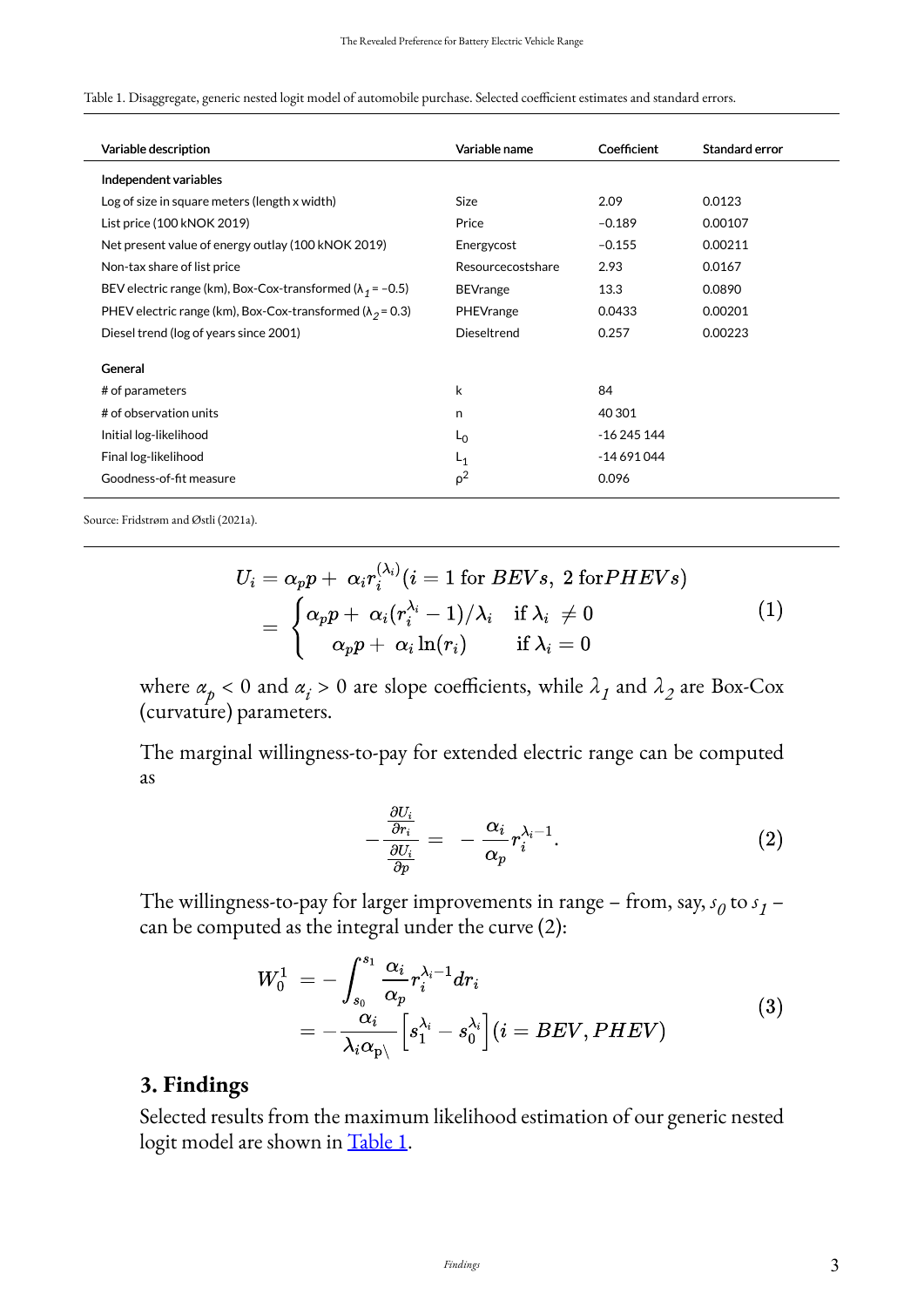

Figure 1. Estimated relationship between partial utility and all-electric range of BEVs or PHEVs.

To find the best-fit pair of Box-Cox parameters for BEVs and PHEVs, a grid search was performed, resulting in Box-Cox parameters of  $\lambda_1 = -0.5$  for BEVs and  $\lambda_2$  = +0.3 for PHEVs.

With this specification, the price coefficient comes out at  $\alpha_p = -0.189$  and the range coefficients at  $\alpha_1 = 13.3$  and  $\alpha_2 = 0.0433$  (<u>[Table 1](#page-2-0)</u>).

The ensuing empirical Box-Cox partial utility functions (cf. equation 1) are depicted in **Figure 1**. The utility of a BEV or PHEV is a concave function of its (all-)electric range. Concavity is more pronounced for BEVs than for PHEVs.

The marginal willingness-to-pay for extended range (2) is plotted in [Figure 2](#page-4-0). At 150 km initial BEV range, the value of an extra kilometer BEV range comes out at NOK 3792 = ca.  $\in$  354 as converted at the July 1, 2020 exchange rate ( $\in$  $1 = NOK 10.70$ ). At 500 km initial BEV range, the value drops to NOK 629 = ca. € 59 per km.

For PHEVs, the marginal willingness-to-pay is much lower than for BEVs, coming out at NOK 1482 = ca.  $\in$  139 per km at 50 km initial all-electric range, and at NOK 912 = ca.  $\in$  85 at 100 km initial range.

In [Figure 3,](#page-4-1) we exhibit the willingness-to-pay for 100 km extended range (3). At 150 km initial BEV range, the value is NOK 259 000 = ca.  $\in$  24 200. At 500 km initial BEV range, the value of a 100 km further extension has dropped to NOK 55 000 = ca.  $\in$  5140.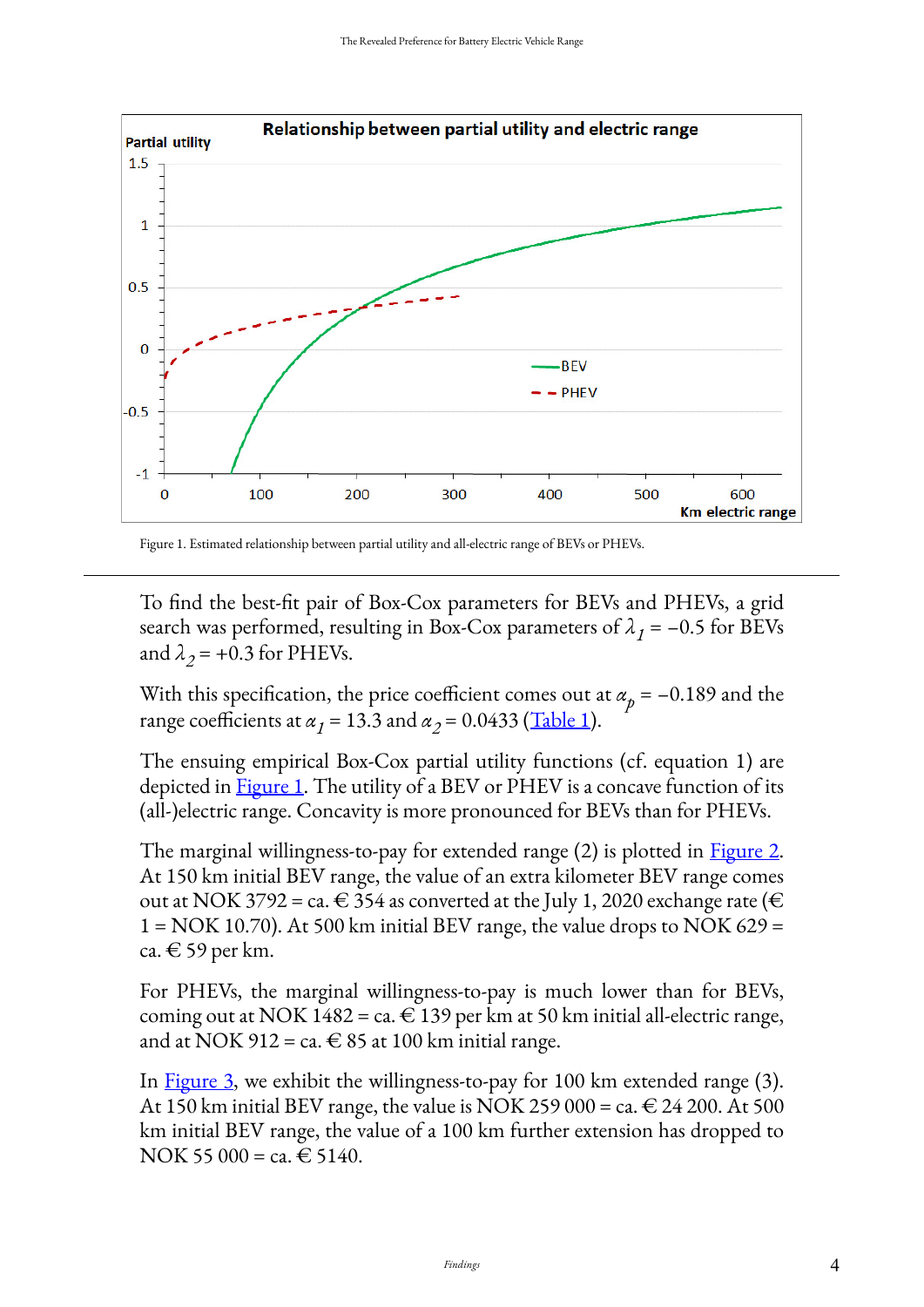<span id="page-4-0"></span>

Figure 2. Estimated willingness-to-pay for marginal improvements in the all-electric range of BEVs or PHEVs.

<span id="page-4-1"></span>

Figure 3. Estimated willingness-to-pay for 100 km extended all-electric range in BEVs or PHEVs.

Can these results be generalized to other countries or jurisdictions? We think yes, with some reservations.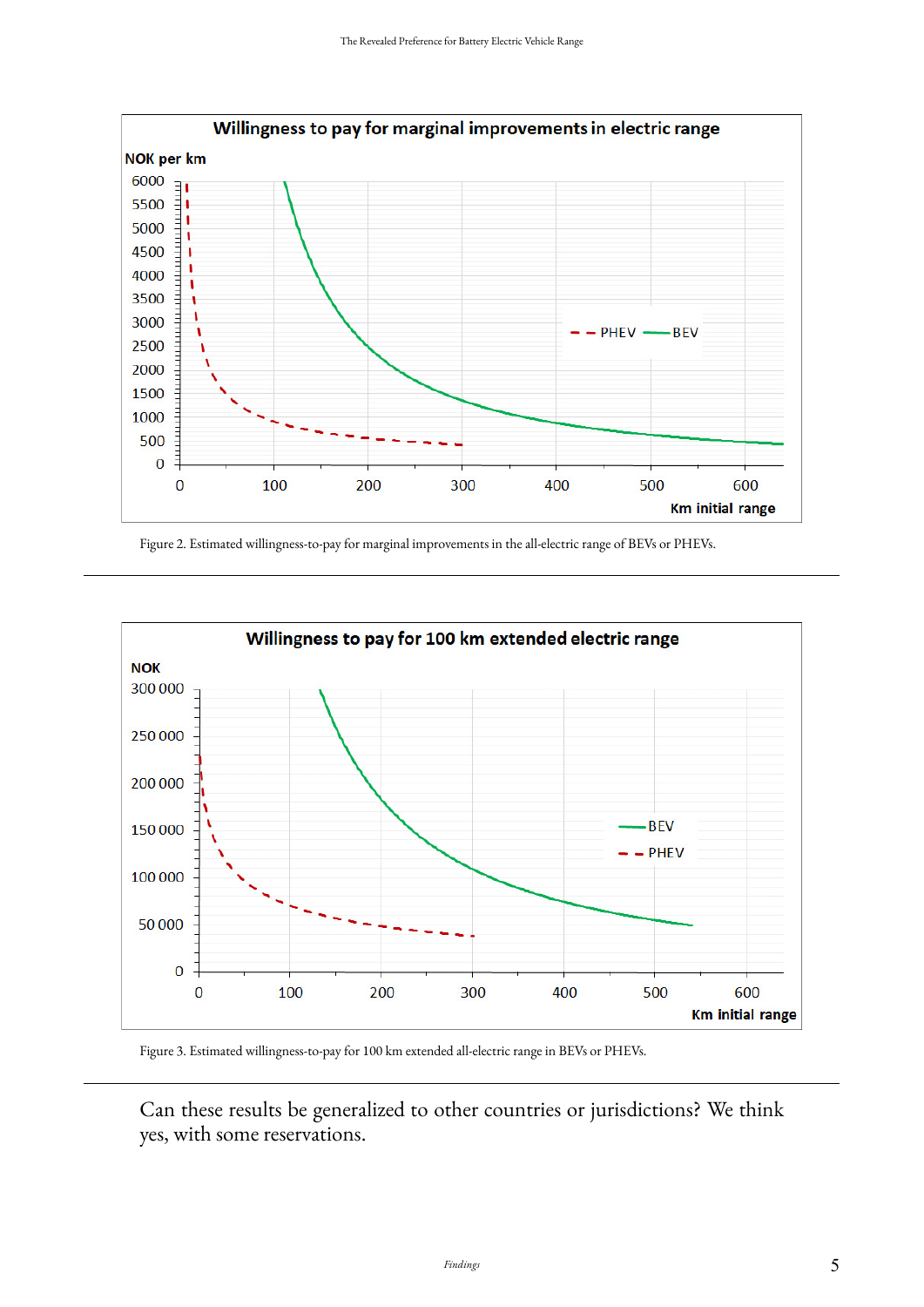Norway's record fast market uptake of battery and plug-in hybrid electric cars (75 percent in 2020) has given rise to an abundance of automobile transactions data fairly well balanced between the main five powertrain technologies. In our empirical discrete choice model, we are able to control for a large number of vehicle attributes – including size, make, body style, list price, and energy costs – in order to distil the partial effect of electric range per se.

But we have not been able to take into account contextual factors that might be systematically different between Norway and other countries. Fridstrøm (2021) lists the following reasons why battery electric cars may be more competitive in Norway than elsewhere: cheap and abundant electricity, strong power grids, widespread (semi-)detached housing with garage or driveway, ample roadside space for fast charging facilities, slow roads, strong governance, high income, and pervasive tolling, from which zero emission vehicles might conceivably be exempted.

## *Acknowledgements*

This research was funded by the Research Council of Norway (grant 280989 'Integrated Transport and Energy Modelling', grant 267942 'Driving Towards the Low-Emission Society', and grant 295789 'PLATON – a Platform for Open and Nationally Accessible Climate Policy').

Submitted: November 19, 2021 AEDT, Accepted: December 14, 2021 AEDT



This is an open-access article distributed under the terms of the Creative Commons Attribution 4.0 International License (CCBY-SA-4.0). View this license's legal deed at https://creativecommons.org/ licenses/by-sa/4.0 and legal code at https://creativecommons.org/licenses/by-sa/4.0/legalcode for more information.